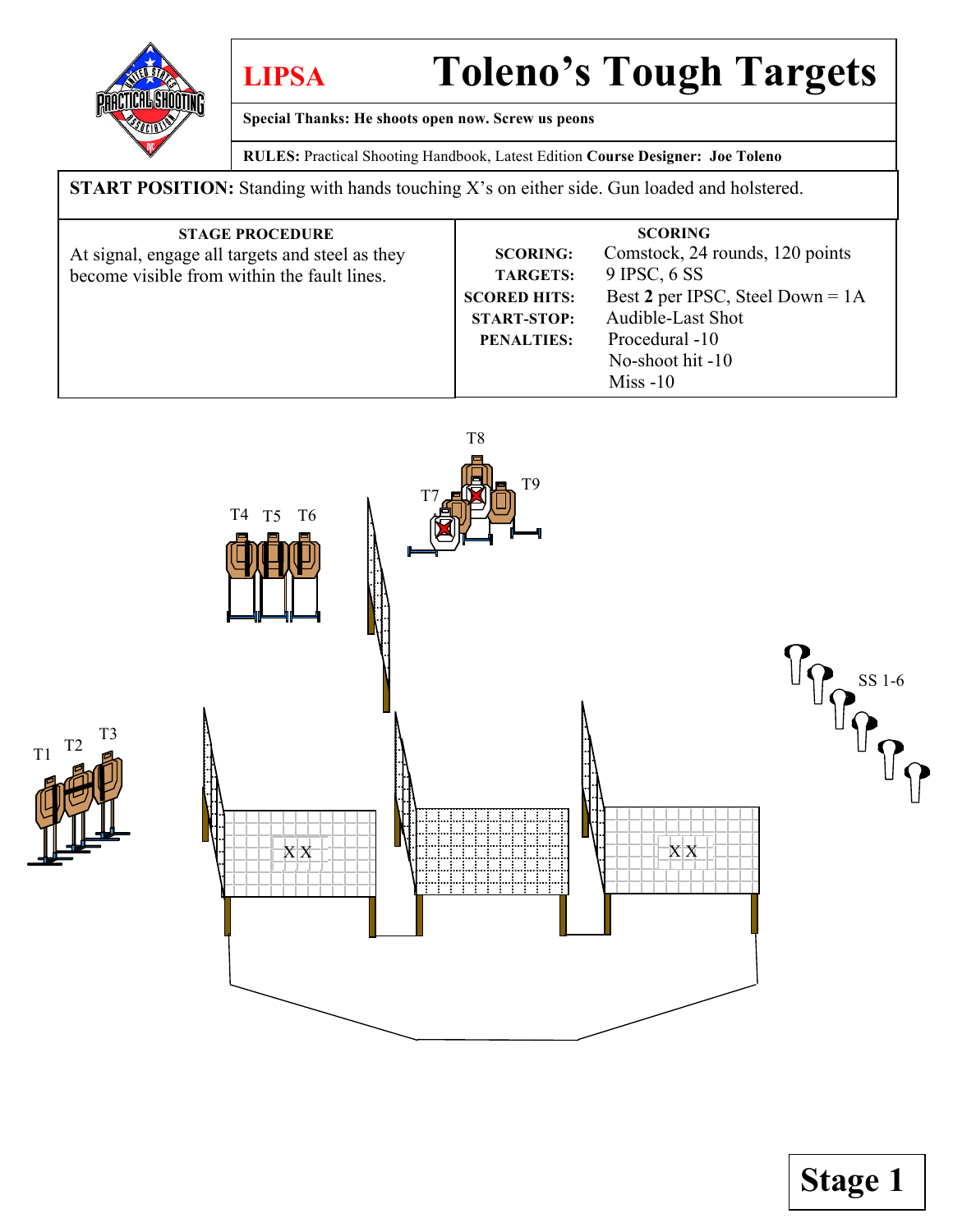

**Special Thanks:**

**RULES:** Practical Shooting Handbook, Latest Edition **Course Designer: Joe Toleno**

**START POSITION:** Standing in Box A, hands relaxed at sides. Gun loaded and holstered.

| <b>STAGE PROCEDURE</b>                         |                     | <b>SCORING</b>                     |
|------------------------------------------------|---------------------|------------------------------------|
| At signal, engage T1-T4 with 2 rounds each.    | <b>SCORING:</b>     | Comstock, 18 rounds, 90 points     |
| Perform a mandatory reload and engage T5-T8    | <b>TARGETS:</b>     | 8 IPSC, 2 SS                       |
| with 2 rounds each. SS1 and SS2 may be         | <b>SCORED HITS:</b> | Best 2 per IPSC, Steel Down = $1A$ |
| engaged at any time. (Top of table is shown as | <b>START-STOP:</b>  | Audible-Last Shot                  |
| clear so you can see targets).                 | <b>PENALTIES:</b>   | Procedural -10                     |
|                                                |                     | No-shoot hit -10                   |
|                                                |                     | $Miss - 10$                        |

SS1 SS2

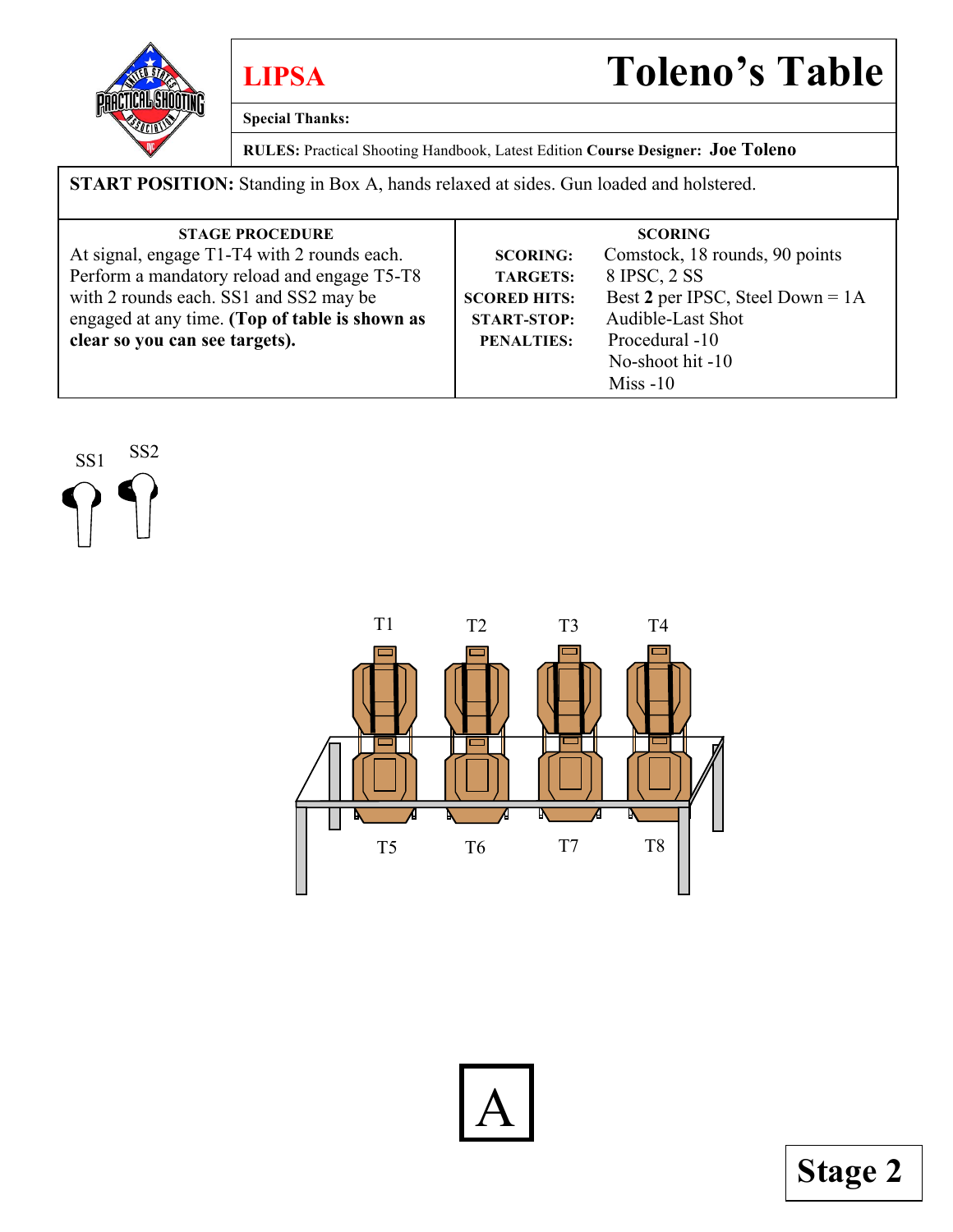

**Special Thanks:**

**LIPSA Joe's Turtles**

**RULES:** Practical Shooting Handbook, Latest Edition **Course Designer: Joe Toleno**

**START POSITION:** Standing with heels touching **BLACK** mark, hands relaxed at sides. Loaded gun on Barrel.

| <b>STAGE PROCEDURE</b>                          |                     | <b>SCORING</b>                      |
|-------------------------------------------------|---------------------|-------------------------------------|
| At signal, pick up loaded gun from barrel. Then | <b>SCORING:</b>     | Comstock, 24 rounds, 120 points     |
| engage all targets and steel as they become     | <b>TARGETS:</b>     | 8 IPSC "Classic", 8 pieces of steel |
| visible from within the fault lines.            | <b>SCORED HITS:</b> | Best 2 per IPSC, Steel Down = $1A$  |
|                                                 | <b>START-STOP:</b>  | Audible-Last Shot                   |
|                                                 | <b>PENALTIES:</b>   | Procedural -10                      |
|                                                 |                     | No-shoot hit -10                    |
|                                                 |                     | $Miss - 10$                         |



**Stage 3**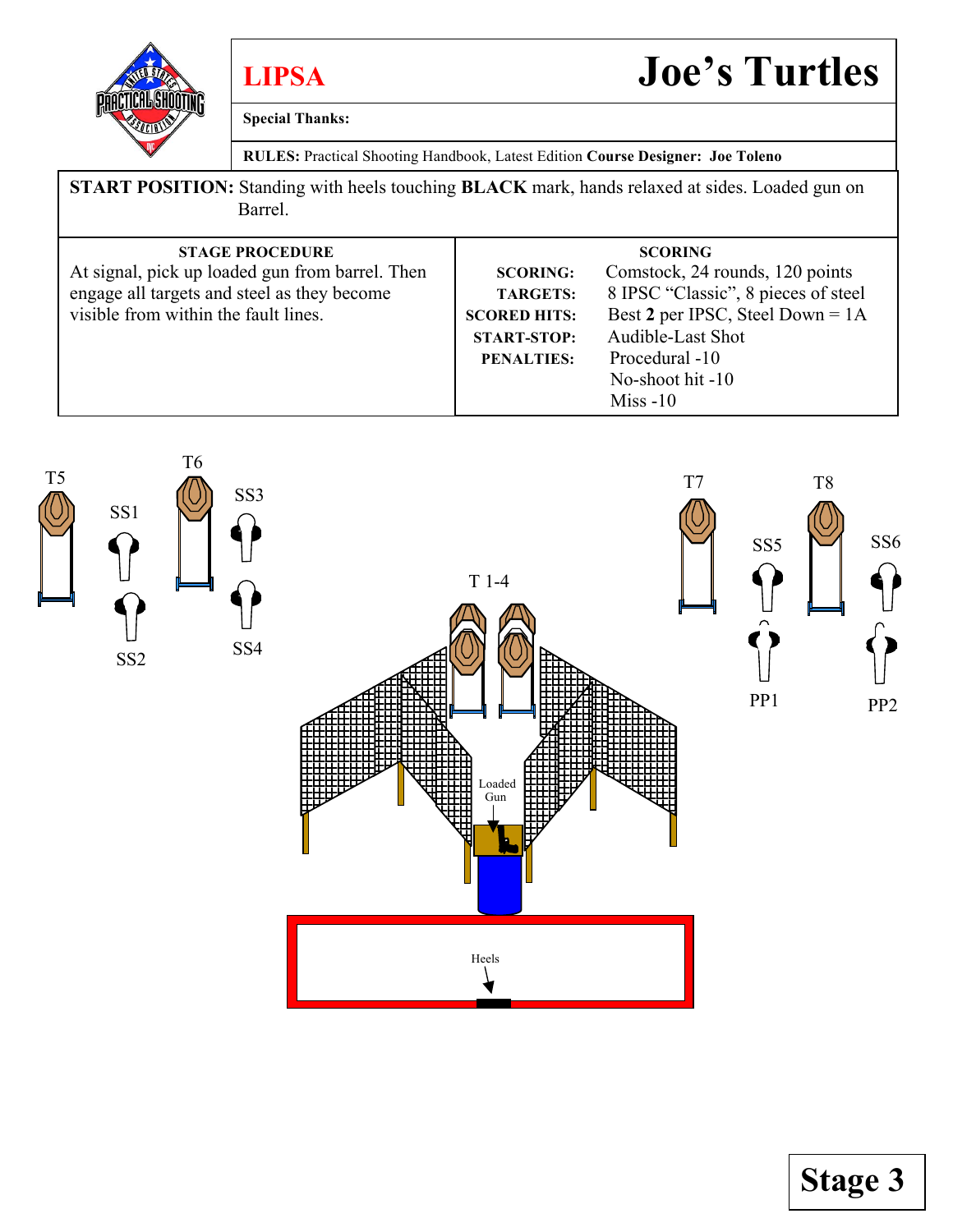

**Special Thanks:**

**LIPSA Toleno's 10**

**RULES:** Practical Shooting Handbook, Latest Edition **Course Designer: Joe Toleno**

**START POSITION:** Standing behind Box A, wrists above shoulders. Gun loaded and holstered.

| <b>STAGE PROCEDURE</b>                          |                     | <b>SCORING</b>                      |
|-------------------------------------------------|---------------------|-------------------------------------|
| At signal, step into Box A and engage SS1-3 and | <b>SCORING:</b>     | Comstock, 10 rounds, 50 points      |
| PP1. Step over to Box B and engage T1-T3.       | <b>TARGETS:</b>     | 3 IPSC "Classic", 4 pieces of steel |
|                                                 | <b>SCORED HITS:</b> | Best 2 per IPSC, Steel Down = $1A$  |
|                                                 | <b>START-STOP:</b>  | Audible-Last Shot                   |
|                                                 | <b>PENALTIES:</b>   | Procedural -10                      |
|                                                 |                     | No-shoot hit -10                    |
|                                                 |                     | $Miss - 10$                         |

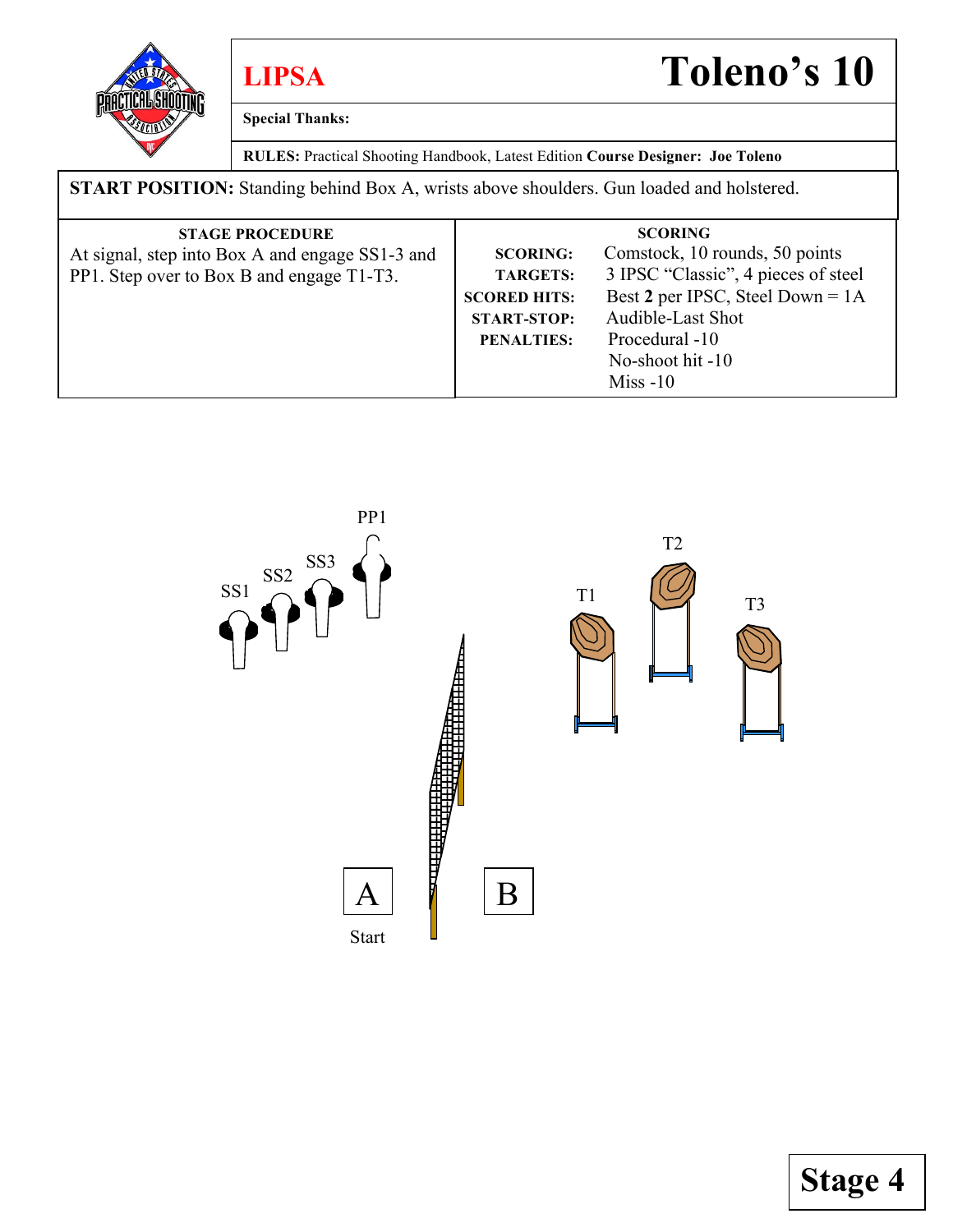

## CM 03-05 Paper Poppers

**RULES:** USPSA Handgun Competition Rules, current edition COURSE DESIGNER: Clif King – Modifications by US Design Team

**START POSITION:** Standing in Box A, hands at surrender position (wrists above shoulders). Handgun is loaded and holstered as per ready condition in rule 8.1.1 and 8.1.2.

## **STAGE PROCEDURE SCORING**

Upon start signal, engage either Array 1, or Array 2, perform a mandatory reload and engage the second array. Paper requires two rounds each and steel must fall to score. A mandatory reload is required whenever changing arrays. Array  $1 =$  paper; Array  $2 =$  steel.

**SCORING:** Comstock, 10 rounds, 50 points **TARGETS:** 2 Metric, 6 Pepper poppers **SCORED HITS:** Best 2/paper, KD = 1 A **START - STOP:** Audible - Last shot PENALTIES: Per current edition USPSA Handgun Competition Rules



**SETUP NOTES:** Set paper targets to 5 feet high at shoulders. Box A is 3-feet by 3-feet.

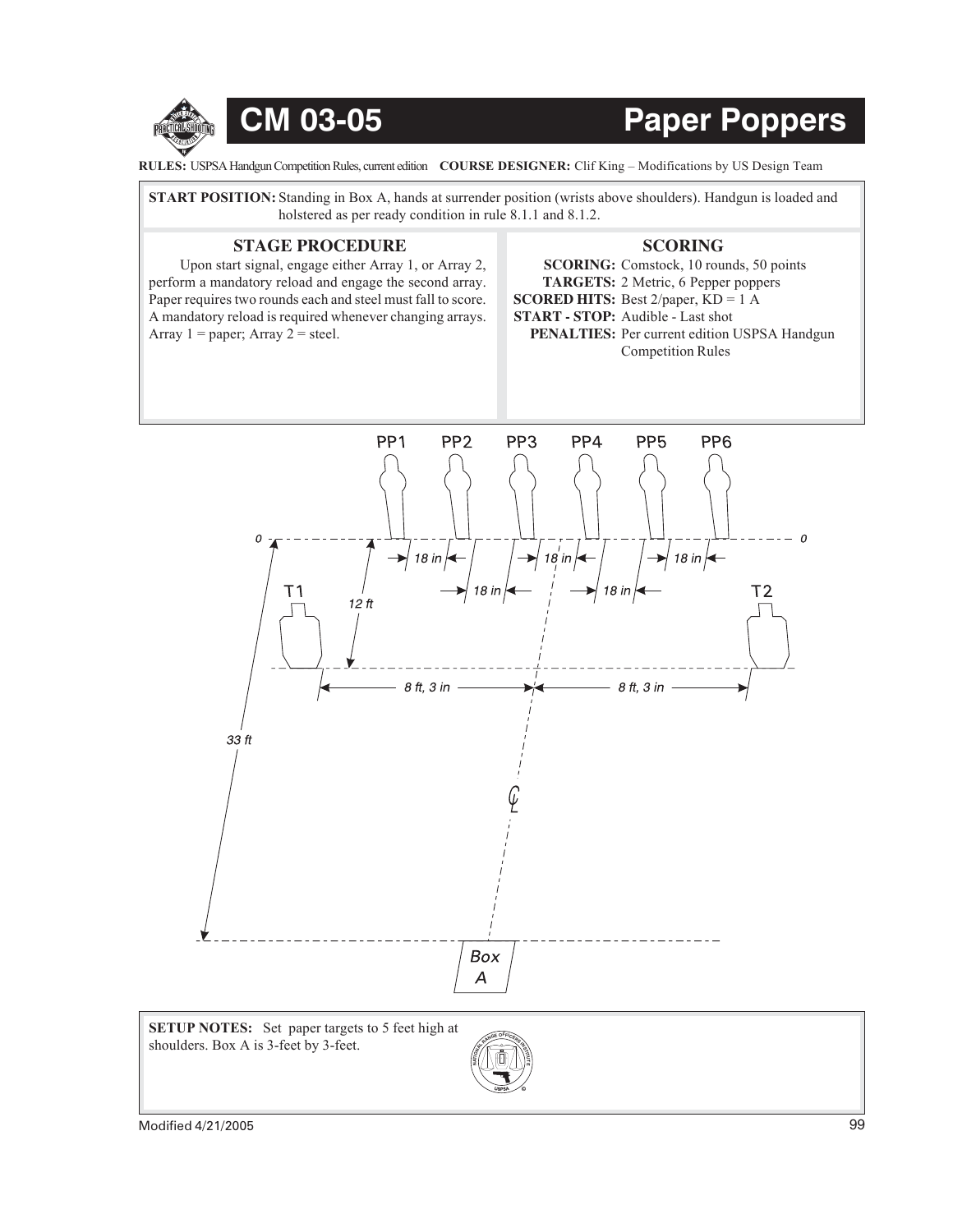**PRACTICAL SHOOTING** 

# **LIPSA Open Shooter's Delight**

**RULES:** Practical Shooting Handbook, Latest Edition **Course Designer: Joe Toleno**

**START POSITION:** Standing with left foot touching **RED** mark, hands relaxed at sides. Unloaded gun and first mag on table.